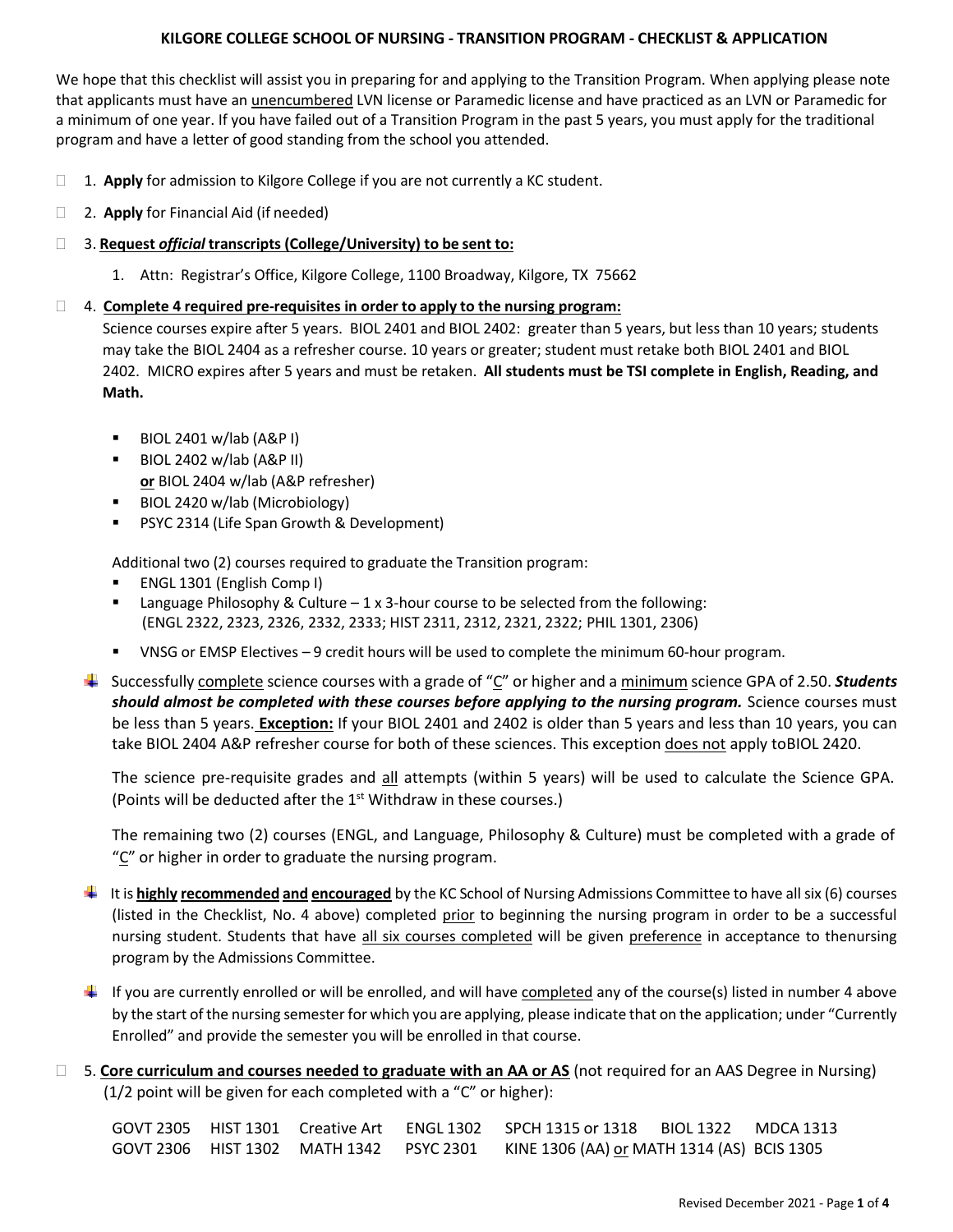6. **Field of Study in Nursing** – To receive a cord upon graduating the nursing program, you will have to complete the following courses. (A  $\frac{1}{2}$  point will be given for each completed with a "C" or higher.)

BIOL 1322 Nutrition PSYC 2301 Gen Psychology Chemistry w/lab (4 hrs) MATH 1342 Statistics

 7. **Register for the TEAS Entrance Exam** – via Kilgore College Testing Center or any facility that offers this exam. (Science, Math, Reading, English, Language sections of the exam.) Total Score required: Proficient or better. Should a student not score Proficient or better, you must retake the entire exam. Test Score: valid for 1 year. Students may test twice per 12 months.

# ATI TEAS Scoring:

| Basic:      | 41.3% to 58.0%  |
|-------------|-----------------|
| Proficient: | 58.7% to 77.3%  |
| Advanced:   | 78.0% to 90.0%  |
| Exemplary:  | 90.7% to 100.0% |

8. **Apply for Admission to the A.D.N. Program**. Please read the following:

### **Application Packet to include the following:**

- A. Completed Kilgore College School of Nursing Application Transition (rev. July 2021)
- B. Submit official transcript(s) from **all** Colleges/Universities attended; **including** Kilgore College official transcript with your nursing application. (An official transcript is an **unopened** document.) **NOTE:** Students are also required to submit official transcripts to KC Registrar's Office and with your application packet.
- C. TEAS test scores (print out and include summary page only).
- D. Students not successful in a previous nursing or transition program will have a waiting period of 2 years before applications can be submitted to KC nursing program. A letter of good standing will also be required and can be submitted to [nursing@kilgore.edu](mailto:nursing@kilgore.edu) at that time.
- E. Submit your completed Application Packet in a sealed envelope with the students' name on the front to the KC School of Nursing, located in the Adult Education Center (AEC Bldg.), Ofc. 100 no later than close of business of the deadline date or you can mail to:

Mailing Address: Kilgore College School of Nursing Kilgore College 1100 Broadway Kilgore, TX 75662

# **Application Deadline: Spring Semester (April 15th)**

If the deadline date falls on a weekend/holiday; application packets will be due no later than the next business day. Applications will be accepted beginning 30 days before thedeadline.

#### **\*\*\* Incomplete packets will not be reviewed. \*\*\***

#### **Please contact us with any questions regarding the KC School of Nursing:**

| Dayna M. Davidson, MSN, RN     |  |
|--------------------------------|--|
| Director, KC School of Nursing |  |
| Email: ddavidson@kilgore.edu   |  |

Kathy Stone Support Specialist Email: [kstone@kilgore.edu](mailto:kstone@kilgore.edu)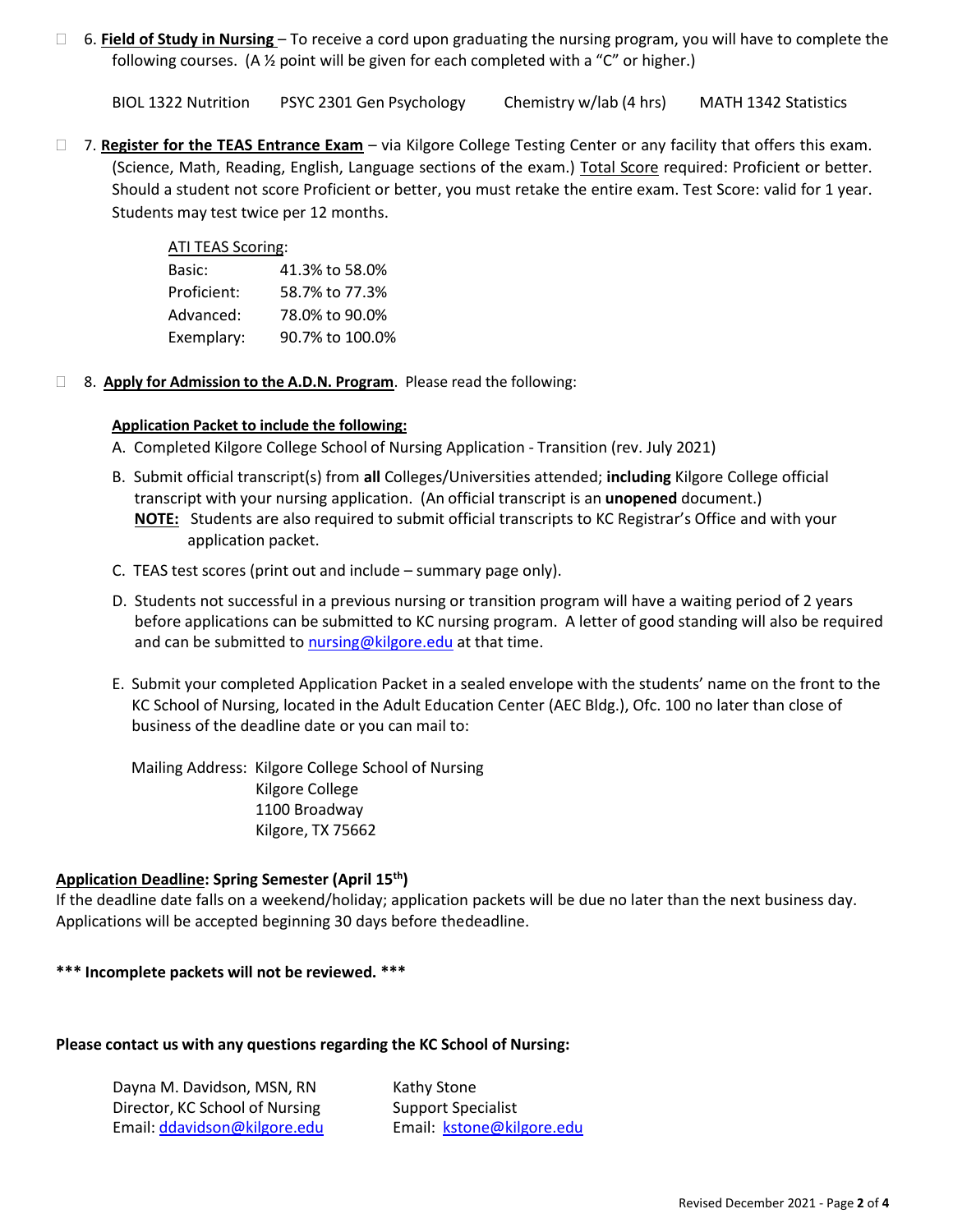# **KILGORE COLLEGE SCHOOL OF NURSING – TRANSITION APPLICATION**

# **Deadline: April 15th for Spring Admission**

| (Print Legibly)                                                                                                                                                                                                                                                                                                                                                                                                                                                                                                           |                                                                                                                                                                                                                                    |                 |   |              |            |    |   |                                      |
|---------------------------------------------------------------------------------------------------------------------------------------------------------------------------------------------------------------------------------------------------------------------------------------------------------------------------------------------------------------------------------------------------------------------------------------------------------------------------------------------------------------------------|------------------------------------------------------------------------------------------------------------------------------------------------------------------------------------------------------------------------------------|-----------------|---|--------------|------------|----|---|--------------------------------------|
|                                                                                                                                                                                                                                                                                                                                                                                                                                                                                                                           | Spring: (yr) Last 4-digits SS# KC Student ID: KC NOTE: KC Email:                                                                                                                                                                   |                 |   |              |            |    |   |                                      |
|                                                                                                                                                                                                                                                                                                                                                                                                                                                                                                                           |                                                                                                                                                                                                                                    |                 |   |              |            |    |   |                                      |
| (Last)                                                                                                                                                                                                                                                                                                                                                                                                                                                                                                                    | (First)                                                                                                                                                                                                                            | (Middle/Maiden) |   |              |            |    |   | (Any other names records may appear) |
|                                                                                                                                                                                                                                                                                                                                                                                                                                                                                                                           | (Street or P.O. Box)                                                                                                                                                                                                               |                 |   |              | City State |    |   | Zip Code                             |
| (Attach Additional Paper if Needed):                                                                                                                                                                                                                                                                                                                                                                                                                                                                                      |                                                                                                                                                                                                                                    |                 |   |              |            |    |   |                                      |
|                                                                                                                                                                                                                                                                                                                                                                                                                                                                                                                           |                                                                                                                                                                                                                                    |                 |   |              |            |    |   |                                      |
|                                                                                                                                                                                                                                                                                                                                                                                                                                                                                                                           | 2. Please provide the name(s) and attendance dates of all previously attended colleges entitled to the control of the control of the control of the control of the control of the control of the control of the control of the     |                 |   |              |            |    |   |                                      |
|                                                                                                                                                                                                                                                                                                                                                                                                                                                                                                                           | 3. Have you ever attended a RN or Transition Program? If so; when and where<br>2. Have you ever attended a RN or Transition Program? If so; when and where<br>1. The manuscription of the manuscription of the manuscription of th |                 |   |              |            |    |   |                                      |
| List all science grades and attempts. These will be used to calculate the science GPA - this includes BIOL 2420. Minimum requirement<br>2.50 science GPA. (Points will be deducted after the 1 <sup>st</sup> Withdrawal in these courses.) Enter the semester & year completed below<br>that reflects your final grade. (Example: If you made a B in A&P I, enter semester & year in the B box; i.e. Sp2019,<br>and so on.) If you are currently enrolled or will be enrolled, enter that information in the last column. |                                                                                                                                                                                                                                    |                 |   |              |            |    |   |                                      |
| <b>Science Courses</b>                                                                                                                                                                                                                                                                                                                                                                                                                                                                                                    | Description:                                                                                                                                                                                                                       | A               | B | $\mathsf{C}$ | D          | F. | W | Enroll/Sem. Year                     |
| 1. BIOL 2401                                                                                                                                                                                                                                                                                                                                                                                                                                                                                                              | Anatomy & Physiology 1                                                                                                                                                                                                             |                 |   |              |            |    |   |                                      |
| 2. BIOL 2402                                                                                                                                                                                                                                                                                                                                                                                                                                                                                                              | Anatomy & Physiology II                                                                                                                                                                                                            |                 |   |              |            |    |   |                                      |
| <b>OR</b> BIOL 2404                                                                                                                                                                                                                                                                                                                                                                                                                                                                                                       | Anatomy & Physiology Refresher                                                                                                                                                                                                     |                 |   |              |            |    |   |                                      |
| 3. BIOL 2420                                                                                                                                                                                                                                                                                                                                                                                                                                                                                                              | Microbiology                                                                                                                                                                                                                       |                 |   |              |            |    |   |                                      |
| 4. PSYC 2314                                                                                                                                                                                                                                                                                                                                                                                                                                                                                                              | Life Span Growth & Development                                                                                                                                                                                                     |                 |   |              |            |    |   |                                      |
| The following 2 courses are required in order to graduate the nursing program and must be passed with a $C$ or better. If you have<br>completed the courses, please enter the semester & year as you did for your courses listed above. If you are currently enrolled or<br>will be enrolled, enter that information in the last column.                                                                                                                                                                                  |                                                                                                                                                                                                                                    |                 |   |              |            |    |   |                                      |
| Course                                                                                                                                                                                                                                                                                                                                                                                                                                                                                                                    | Description:                                                                                                                                                                                                                       | A               | B | $\mathsf{C}$ | D          | F. | W | Enroll/Sem. Year                     |
| 5. ENGL 1301                                                                                                                                                                                                                                                                                                                                                                                                                                                                                                              | Composition I                                                                                                                                                                                                                      |                 |   |              |            |    |   |                                      |
| 6. XXXX                                                                                                                                                                                                                                                                                                                                                                                                                                                                                                                   | Language, Philosophy & Culture<br>(See No. 4 on Checklist for courses)                                                                                                                                                             |                 |   |              |            |    |   |                                      |
| Core curriculum and courses needed to graduate with an AA or AS degree. Students receive 1/2 point for each course completed<br>with a C or better. If you are currently enrolled or will be enrolled, enter that information in the last column. Not required to<br>graduate the nursing program with an AAS degree.                                                                                                                                                                                                     |                                                                                                                                                                                                                                    |                 |   |              |            |    |   |                                      |
| Course No.                                                                                                                                                                                                                                                                                                                                                                                                                                                                                                                | <b>Description:</b>                                                                                                                                                                                                                | A               | В | C            | D          | F. | W | Enroll/Sem. Year                     |
| <b>ENGL 1302</b>                                                                                                                                                                                                                                                                                                                                                                                                                                                                                                          | <b>Composition II</b>                                                                                                                                                                                                              |                 |   |              |            |    |   |                                      |
| <b>MATH 1342</b>                                                                                                                                                                                                                                                                                                                                                                                                                                                                                                          | <b>Statistics</b>                                                                                                                                                                                                                  |                 |   |              |            |    |   |                                      |
| XXXX                                                                                                                                                                                                                                                                                                                                                                                                                                                                                                                      | Creative Art                                                                                                                                                                                                                       |                 |   |              |            |    |   |                                      |
| <b>PSYC 2301</b>                                                                                                                                                                                                                                                                                                                                                                                                                                                                                                          | General Psychology                                                                                                                                                                                                                 |                 |   |              |            |    |   |                                      |
| <b>HIST 1301</b>                                                                                                                                                                                                                                                                                                                                                                                                                                                                                                          | United States History I                                                                                                                                                                                                            |                 |   |              |            |    |   |                                      |
| <b>HIST 1302</b>                                                                                                                                                                                                                                                                                                                                                                                                                                                                                                          | United States History II                                                                                                                                                                                                           |                 |   |              |            |    |   |                                      |
| <b>GOVT 2305</b>                                                                                                                                                                                                                                                                                                                                                                                                                                                                                                          | <b>Federal Government</b>                                                                                                                                                                                                          |                 |   |              |            |    |   |                                      |
| GOVT 2306                                                                                                                                                                                                                                                                                                                                                                                                                                                                                                                 | <b>Texas Government</b>                                                                                                                                                                                                            |                 |   |              |            |    |   |                                      |
| SPCH 1315 or 1318                                                                                                                                                                                                                                                                                                                                                                                                                                                                                                         | Public Speaking or Inter. Comm.                                                                                                                                                                                                    |                 |   |              |            |    |   |                                      |
| <b>BIOL 1322</b>                                                                                                                                                                                                                                                                                                                                                                                                                                                                                                          | Nutrition & Diet Therapy                                                                                                                                                                                                           |                 |   |              |            |    |   |                                      |
| KINE 1306 or MATH 1314                                                                                                                                                                                                                                                                                                                                                                                                                                                                                                    | First Aid or College Algebra                                                                                                                                                                                                       |                 |   |              |            |    |   |                                      |
| <b>BCIS 1305</b>                                                                                                                                                                                                                                                                                                                                                                                                                                                                                                          | <b>Business Computer Info System</b>                                                                                                                                                                                               |                 |   |              |            |    |   |                                      |
| <b>MDCA 1313</b>                                                                                                                                                                                                                                                                                                                                                                                                                                                                                                          | <b>Medical Terminology</b>                                                                                                                                                                                                         |                 |   |              |            |    |   |                                      |